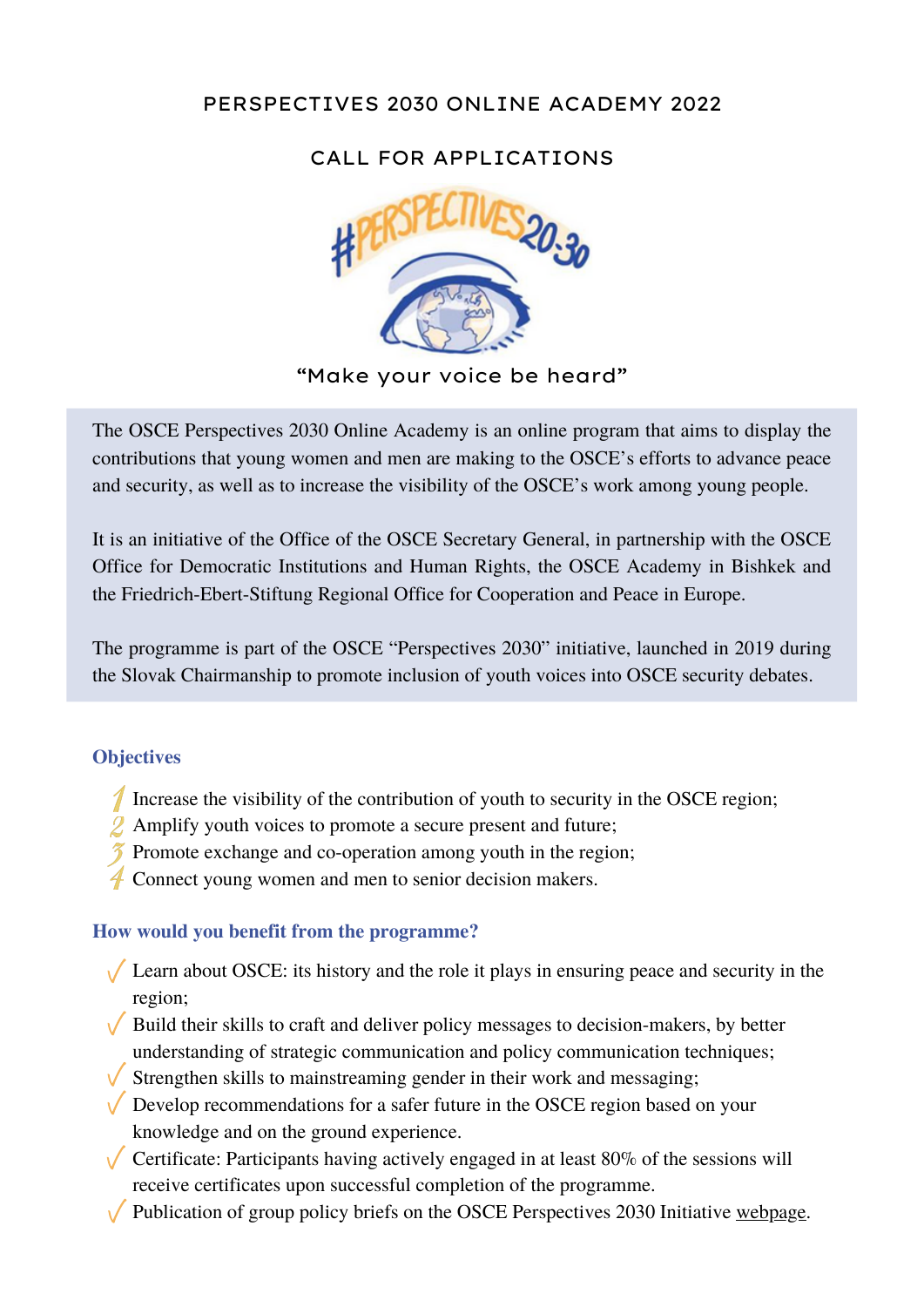### **What are the thematic areas of work?**

The Academy's research topics are drawn from the OSCE ["Perspectives](https://www.osce.org/perspectives2030) 2030" initiative paper on ["Engaging](https://www.osce.org/files/f/documents/c/c/441371_0.pdf) Youth for a Safer Future".

### **How does the programme work?**

**3 Online Sessions** (sessions will take place at 9h30-16h30, on Zoom)

#### **28- 29 April 2022 (full day)**

- Introduction to the OSCE, including the work of the Permanent Council, the work of OSCE Institutions and Field Operations, and policy-making at the OSCE.
- Introduction to strategic policy advice: evidence based policy advocacy and gender and diversity policy analysis. Group work on policy papers.

### **19-20 May 2022 (full day)**

- Craft your messages: workshops on political and messaging, as well as effective gendersensitive messaging.
- Strategic communication: workshops on advocacy campaigning and social media, shaping your messages towards decision-makers, develop your advocacy campaign.

#### **15-16 September 2022 (full day)**

• Make your voice be heard: MOC exercises and presentation of your recommendations and papers to OSCE decision makers.

#### **Group work and assignments**

The 25 selected students will work in 5 thematic groups of 5 participants each, and they will be asked to submit:

- An outline of the group policy briefs by 16 May.
- 2 Advanced draft of the policy briefs by 26 June.
- **Final policy briefs and respective communication strategy plan by 31 July.**

Throughout the programme, participants are expected to autonomously meet online and work on their projects with their respective team, in order to meet deadlines as outlines above. They will be guided by a mentor identified among OSCE staff and partners.

Cost: Participation in the Academy is free of charge.